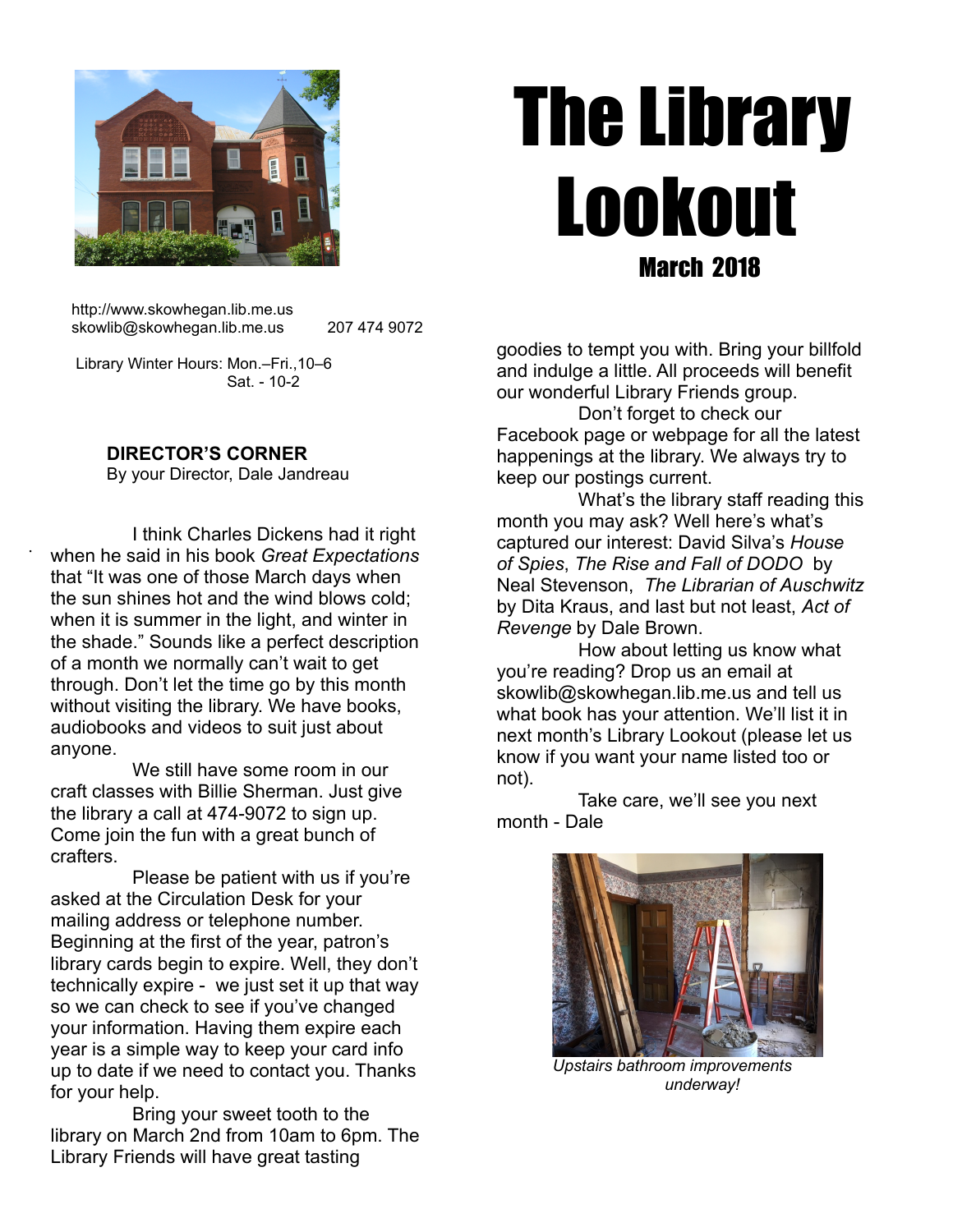# **CHILDREN'S ROOM**

By Angie Herrick, Youth Services Librarian

Earlier this month, the 2018 Youth Media Awards were announced. The Newbery Award was given to *Hello, Universe* written by Erin Entrada Kelly, the Caldecott Award was given to *Wolf in the Snow*, illustrated and written by Matthew Cordell, and the Printz Award was given to *We Are Okay* written by Nina LaCour. One of the winners that I am most excited about was *Lucky Broken Girl*  written by Ruth Behar, which was awarded the Pura Belpré Award (a book honoring Latino writers and illustrators who affirm and celebrate the Latino cultural experience). This is the book that our Tween the Pages Book Club is reading for March and the library has been working with Ellen from the Children's Book Cellar in Waterville to get Ms. Behar to our library for a book talk. The time and date are still in the works, but please check our Facebook Page soon to see when this amazing author will be visiting. These books and other winners and honor books have been purchased for our library.

February was an exciting month in the children's library. We had Game Show Night with the High Schoolers, Lego Building, a visit from LC Bates when we learned about bugs, book club meeting, lots of storytimes, and an extremely icky sticky fun day making slime. It was so popular that we already decided to put it on the calendar again for April vacation.

.

Even though we are not quite to spring yet, in the Children's Library we are busy thinking about summer—the Summer Reading Program to be exact. Many fun programs and activities have already been booked! In years past, parents and community members have asked if there is any way they can help with this fun and educational program. The answer is YES! We are very, very short on prizes to award the kids who fulfill their reading goals, so we are asking for help to restock our prize box. Some examples of what we have given away are: matchbox cars, chalk, balls, jump ropes, water bottles, Lego mini figures, small craft kits, glow sticks, packages of markers or crayons, water guns, silly putty, water snakes, puzzles, costume jewelry, etc. We only also ask that everything donated is new. If you have any questions, please feel free to contact Miss Angie in the Children's Library. A second way to help is to support our Friends of the Library fundraisers. Most years, the Friends of the

Library sponsor the summer reading program's weekly activities. Supporting them helps them support the fun summer programs.



Ari making a batch of slime during Slime Time at the Library. *\*\*\*\*\*\*\*\*\*\*\*\*\*\*\*\*\*\*\*\*\*\*\*\*\*\*\*\*\*\*\*\*\*\*\*\*\*\*\*\*\**

**BECOME A FRIEND OF YOUR LIBRARY** The Friends of the Skowhegan Free Public Library, a not for profit group dedicated to supporting and improving the library for all members of the community, invite you to join us. Dues are \$10 for Individuals, \$8 for Seniors and Students, and \$15 for Families.

………………………………………………… Please complete this form and mail to: Skowhegan Free Public Library, 9 Elm Street, Skowhegan, Maine 04976

| Name           |            |
|----------------|------------|
| <b>Address</b> |            |
| $City_$        |            |
| State          | _Zip Code_ |
| Tel. $#$       |            |
| E-Mail Address |            |

**Please check the activities you are willing to help with.**

- o Refreshments for library activities.
- o Making phone calls.
- o Helping with fundraising activities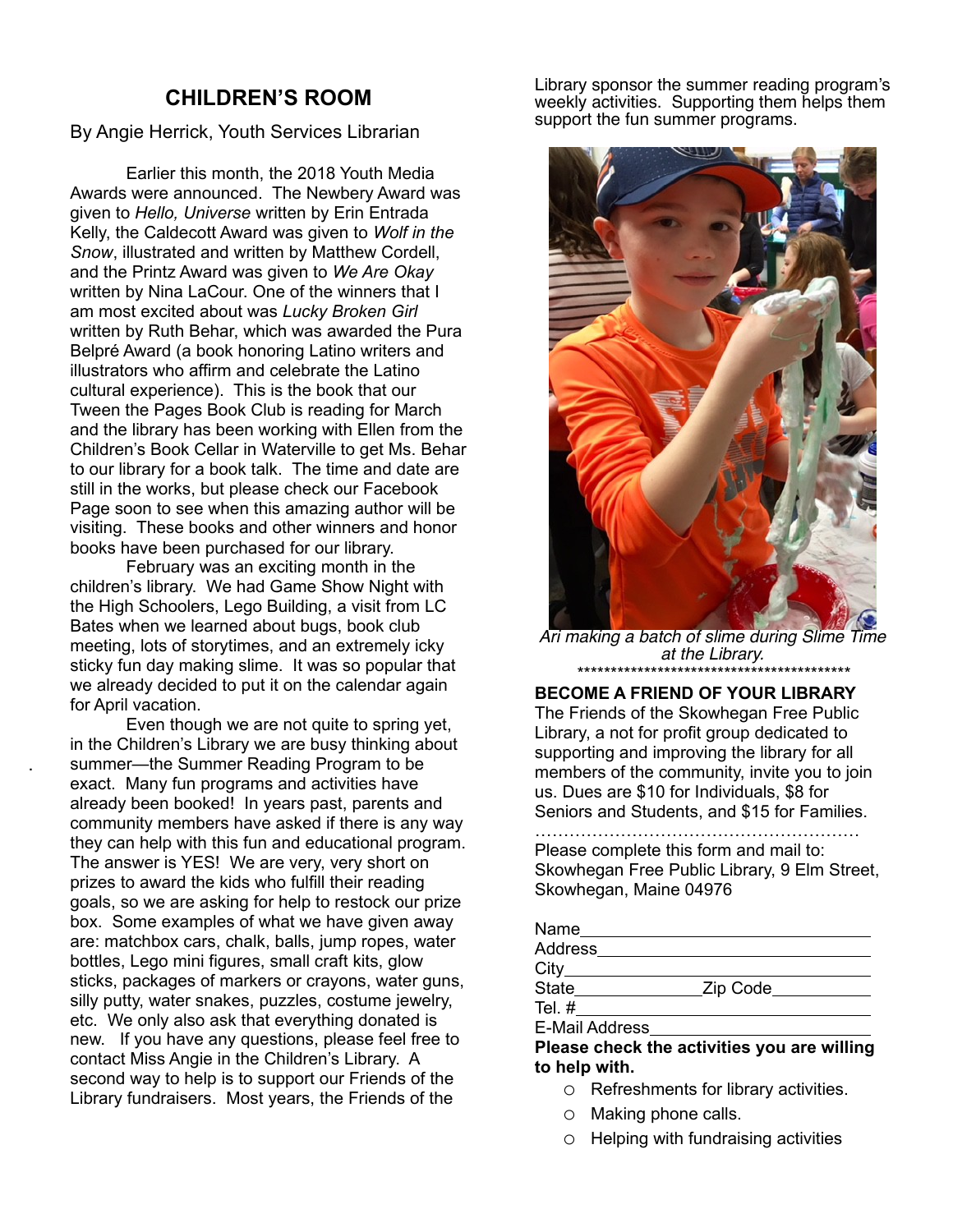# **NEW BOOKS**

# **FRIENDS OF THE LIBRARY FUNDRAISERS**

# **FIRST FRIDAY SWEET TREATS**: Friday,

March 2, 10 AM to 6 PM at the Library. Homemade treats will be for sale.

### **LIBRARY LUNCHES**: Friday, April 13.

This is the annual fundraiser that so many businesses and individuals in town look forward to each year. Volunteers take orders ahead of time for delicious bag lunches containing: sandwiches of your choice, apple, homemade cookies or bars and drink. These lunches will be delivered on Friday, April 13.

Remember! Individuals may order their lunches at the Library where they may pick them up at noon on the day of the sale.

This fundraiser requires lots of volunteers: people to take orders ahead of time, bakers, sandwich makers, and delivery people. If you would like to help, please get in touch with Jeanne Shay.

**ANNUAL LAWN SALE**: May 18 & 19 at the Hastings' barn on the Malbons Mills Rd.

Another annual event is this sale scheduled as part of the well-known 10-mile lawn sale. We're looking for anything such as toys, furniture, household items, tools, sports equipment, craft materials, puzzles, games, etc. Donations may be left off at the barn any time.(Please call first at 474 3949)

Again, volunteers will be welcome to sort, price, and sell. Please contact Corrilla Hastings if you want to join the fun!

# **FICTION**

Beaton, M.C./ *Death of an Honest Man* Bloom, Amy/ *White Houses* Bradford, Barbara Taylor/ *Secrets of Cavendon*  (LP) Brown, Rita Mae/ *Crazy Like a Fox* (LP) Fielding, Joy/ *The Bad Daughter* Fluke, Joanne/ *Raspberry Danish Murder* Gardner, Lisa/ *Look for Me* Grippando, James/ *A Death in Live Oak* Grippando, James/ *A Death in Live Oak* (Audio Book) Hannah, Kristin/ *The Great Alone* Kellerman, Jonathan/ *Night Moves* Kinsella, Sophie/ *Surprise Me* Lescroart, John/ *Poison* Lewis, Beverly/ *The Wish* Lippman, Laura/ *Sunburn* Meissner, Susan/ *As Bright as Heaven* Mosley, Walter/ *Down the River Unto the Sea* Oates, Joyce Carol/ *Beautiful Days* O'Loughlin, Ann/ *The Judge's Wife* Patterson, James/ *Hidden* (Book Shot) Patterson, James/ *Fifty Fifty* Rivers, Francine/ *The Masterpiece* Shapero, Rich/ *Arms from the Sea* Smith, Zadie/ *Feel Free* Sullivan, Mark/ *Beneath a Scarlet Sky* Sweterlitsch, Tom/ *The Gone World* Todd, Charles/ *The Gate Keeper*

# **NON FICTION**

Ikhi, Lee/ *I've Decided to Live 120 Years* Wolff, Michael/ *Fire and Fury*

# **BOTTLES & CANS REFUNDS**

\*\*\*\*\*\*\*\*\*\*\*\*\*\*\*\*\*\*\*\*\*\*\*\*\*\*\*\*\*\*\*\*\*\*\*\*\*\*\*\*\*\*\*\*\*\*\*\*\*\*\*\*\*\*\*\*

Please take your cans to EMTEEZ and tell the clerk to "keep the money for the library!" (Or make the returns elsewhere and leave the money at the library.)

\*\*\*\*\*\*\*\*\*\*\*\*\*\*\*\*\*\*\*\*\*\*\*\*\*\*\*\*\*\*\*\*\*\*\*\*\*\*\*\*\*\*\*\*\*\*\*\*\*\*\*\*\*